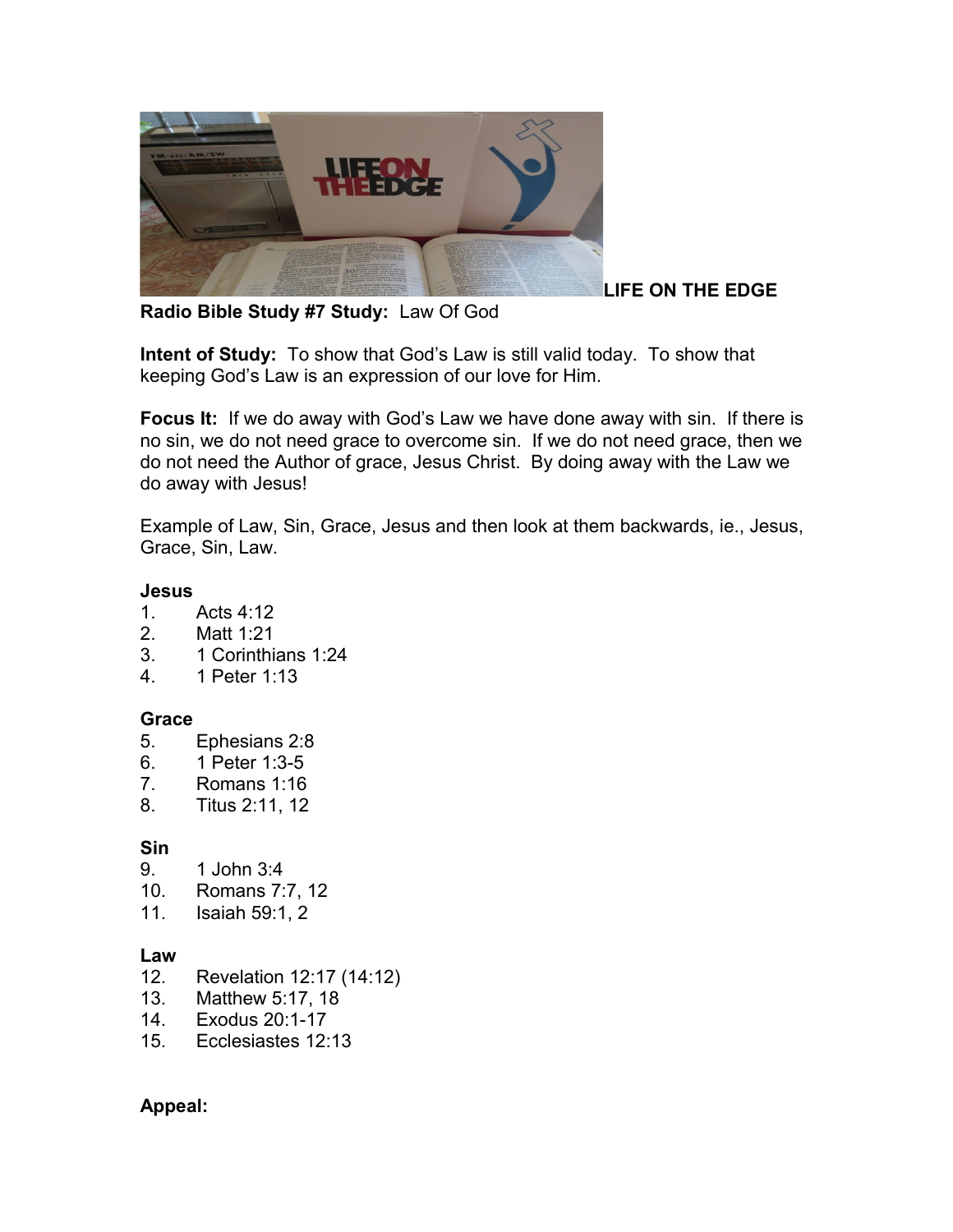- 16. 1 John 5:2, 3
- 17. John 14:15

# **Share It:**

### **Jesus:**

- 1. Acts 4:10-12
- $\leftarrow$  Scripture tells us that there is only one Name given that can save us from our sins and that Name is Jesus Christ. It is for this reason that John the Baptist called Jesus, "the Lamb of God that takes away the sin of the world."
- 2. Matthew 1:21
- $\leftarrow$  The reason that Jesus came to this earth was to save us FROM our sins, not in our sins!
- 3. 1 Corinthians 1:24
- ← Jesus IS the POWER of God to overcome sin.
- 4. John 1:14 (extra)
- ← Jesus is full of GRACE and Truth.

### **Transition: So what is the Grace of Christ?**

#### **Grace: We are going to parallel three texts showing that "Grace" is the "Power of God."**

| <b>Text</b>      | <b>Grace/Power of</b><br>God |           |                |
|------------------|------------------------------|-----------|----------------|
| 5. Ephesians 2:8 | Grace                        | Saved     | Faith          |
| 6. 1 Peter 1:3-5 | Power of God                 | Salvation | Faith          |
| 7. Romans 1:16   | Power of God                 | Salvation | <b>Believe</b> |

←

← **Jesus is the only way that a person can be saved because He is the Author of Grace, the power of God to overcome sin.**

←

- 8. Titus 2:11, 12
- ← Notice how God's Grace, that which brought salvation, teaches us to:
	- a. deny ungodliness
	- b. deny worldly lusts

c.live soberly

- d. live righteously
- e. live Godly
- WHEN should we do this? According to the text, we should do this "in this present world." Now. Today, we should live a righteous, sober, Godly life. Paul tells us that we need to live this way because we are sinners...**Transition: What does "sin" mean?**

**Sin:**

9. 1 John 3:4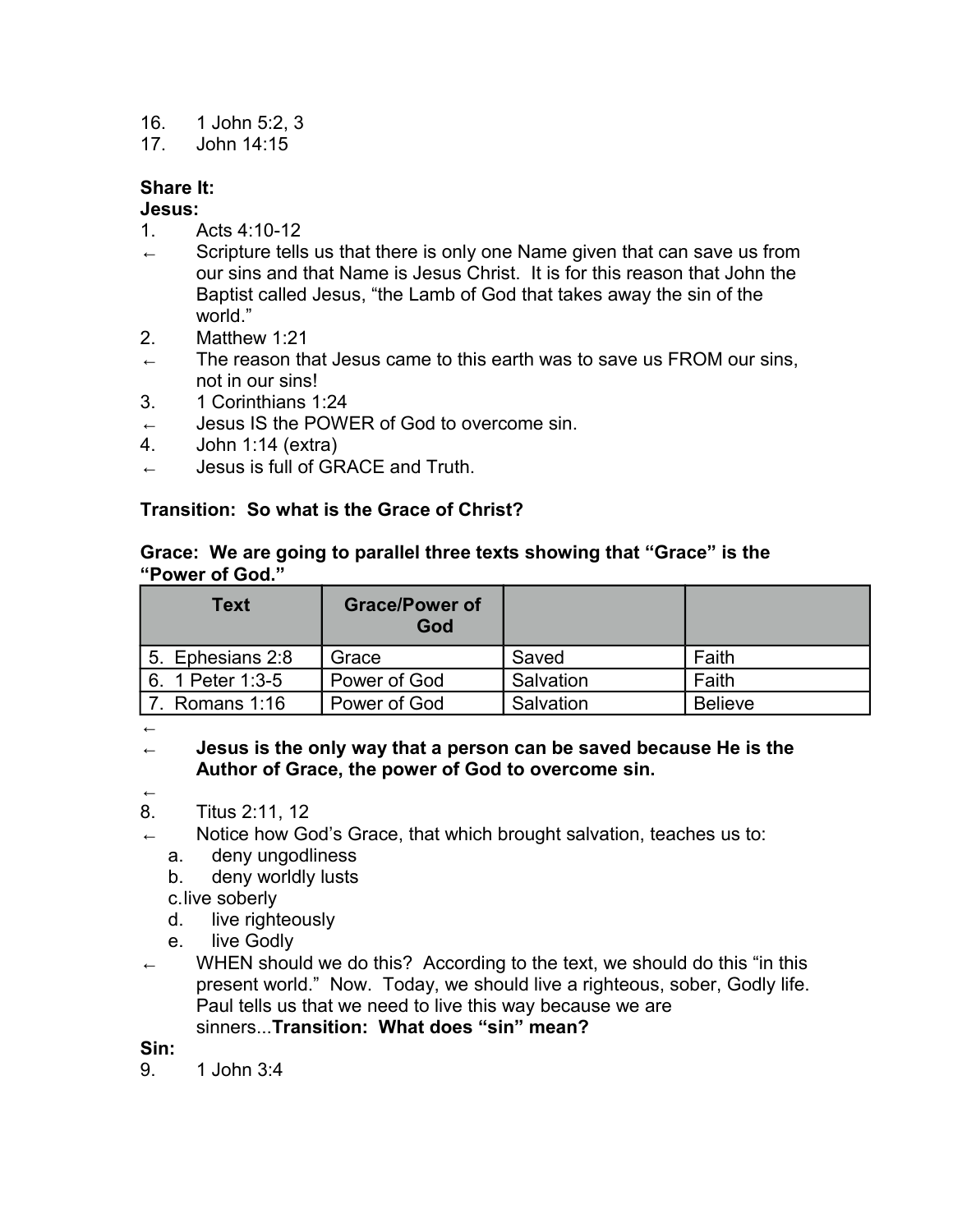- ← According to this text, "sin" is living a life of "lawlessness," living a life of breaking God's Law. Living a life without regard to God's Law. **Transition: What Law tells us what sin is?**
- ← 10. Romans 7:7, 12
- ← Paul says that he would not have known sin except by the **law**. What **law**? The **law that said, "Thou shalt not covet."** Which **law** says that? The **Ten Commandment Law**. The very Law that is called "holy, just, and good" in verse 12. **Transition: What is it that our sin does to our relationship with God?**
- 11. Isaiah 59:1, 2
- Our iniquities/sin/breaking of God's Law separates us from God. **Transition: God's people are those who keep God's Law.**

### **Law:**

- 12. Revelation 12:17 (14:12)
- $\leftarrow$  John clearly tells us that God's people, the remnant, keep the commandments of God! He shows us the same concept in Revelation 14:12. **Transition: Notice what Jesus says about His Law in Matthew 5:17, 18.**
- 13. Matthew 5:17, 18
- $\leftarrow$  Jesus tells us that He did not come to destroy the law or the prophets, but to fulfill them. \*\*Some may say here that Jesus fulfilled the Law so that we do not have to or Jesus did away with the Law by fulfilling it. If that happens, show them Matthew 3:15. Matthew 3:15 says that Jesus came to fulfill all righteousness. Does this mean that Jesus came to do away with all unrighteousness? Certainly not. **Transition: Keep Matthew 5:17, 18 in mind as we read the Law. Jesus said that He did not come to destroy the Law. So as we read the Law, let's ask after each one if Jesus destroyed that part of the Law. "According to the words of Jesus in Matthew 5, does Jesus still consider this part of His law valid today."**
- **Isaiah 42:21--Jesus came to "fill" the law "full" of meaning.**
- ← **(***Jot.* Gr. *iōta*, the ninth letter of the Greek alphabet, corresponding to the Heb. *yod*, the smallest letter in the Hebrew alphabet.
- ← *Tittle.* Gr. *keraia*, literally, "a little horn," probably to be identified with the little hook on the letter *wau.* The Jews had a tradition that if all the men in the world should attempt to abolish the least letter of the law, they could not possibly succeed. To do so would incur guilt so great, they reasoned, that the world would be destroyed.)
- 14. Exodus 20:1-17
- Remember to ask after each Commandment if Jesus did away with that Commandment. The obvious answer is, "NO!" It is not necessary and you should not focus on any commandment, but to read each one and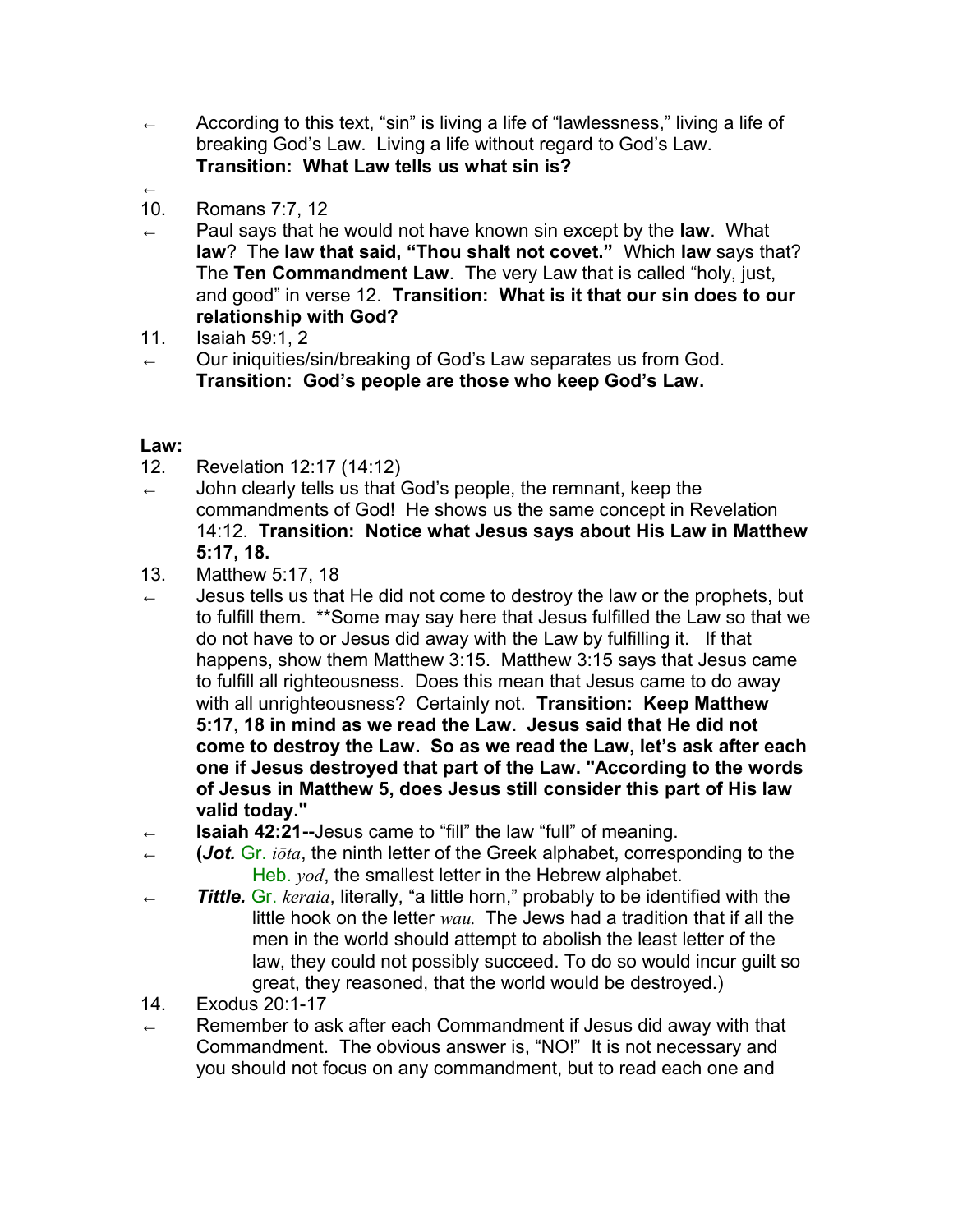allow the student to give the correct answer. **Transition: God's Law is eternal. Thus God expects His people to keep His Law eternally.**

- 15. Ecclesiastes 12:13
- Through Solomon God tells us that the keeping of the Law is the whole duty of man! **Transition: The keeping of the Law is our hearts response for the Salvation that comes through Jesus. It is a response of obedient love.**

(To "fear" God is to regard Him with profound and reverent respect (Ex. 19:10–13; 20:20) and to have proper regard for His will (Deut. 8:6; Prov. 3:7; Eccl. 12:13; Isa. 11:2, 3; 33:6).)

#### ← **Appeal:**

- 16. 1 John 5:2, 3
- $\leftarrow$  We show God that we love Him by keeping His Commandments. Scripture could not be clearer. All scripture concerning the Law teach us to obey God's Law. If it appears to say something other than that, then we need to study those texts to have them line up with God's expectations of His people. **Transition: Jesus tells us His expectations in John 14:15.**
- 17. John 14:15
- $\leftarrow$  Our love response to Jesus and His sacrifice is the keeping of His commandments.
- Is it your desire to love Jesus 100%?
- $\leftarrow$  Is there anything that would keep you?

# ←

# **Simple Questions with Simple Answers:**

- **1.** Antichrist wants to change God's Law: **a.**Daniel 7:25
- **2.** Jesus said that His Law would not change as long as heaven and earth were here:

**a.**Matthew 5:17, 18

- **3.** Any interpretation of God's Law that changes that Law is a product of antichrist.
- **4.** Colossians 2:14-17 See below
- **5.** Romans 3:28, 31 **a.**Does faith void the Law? **b.**Biblical answer is...NO.
- **6.** Romans 6:14-15

**a.**Is it okay for us to sin because we are not under the law? **b.**Biblical answer is. NO.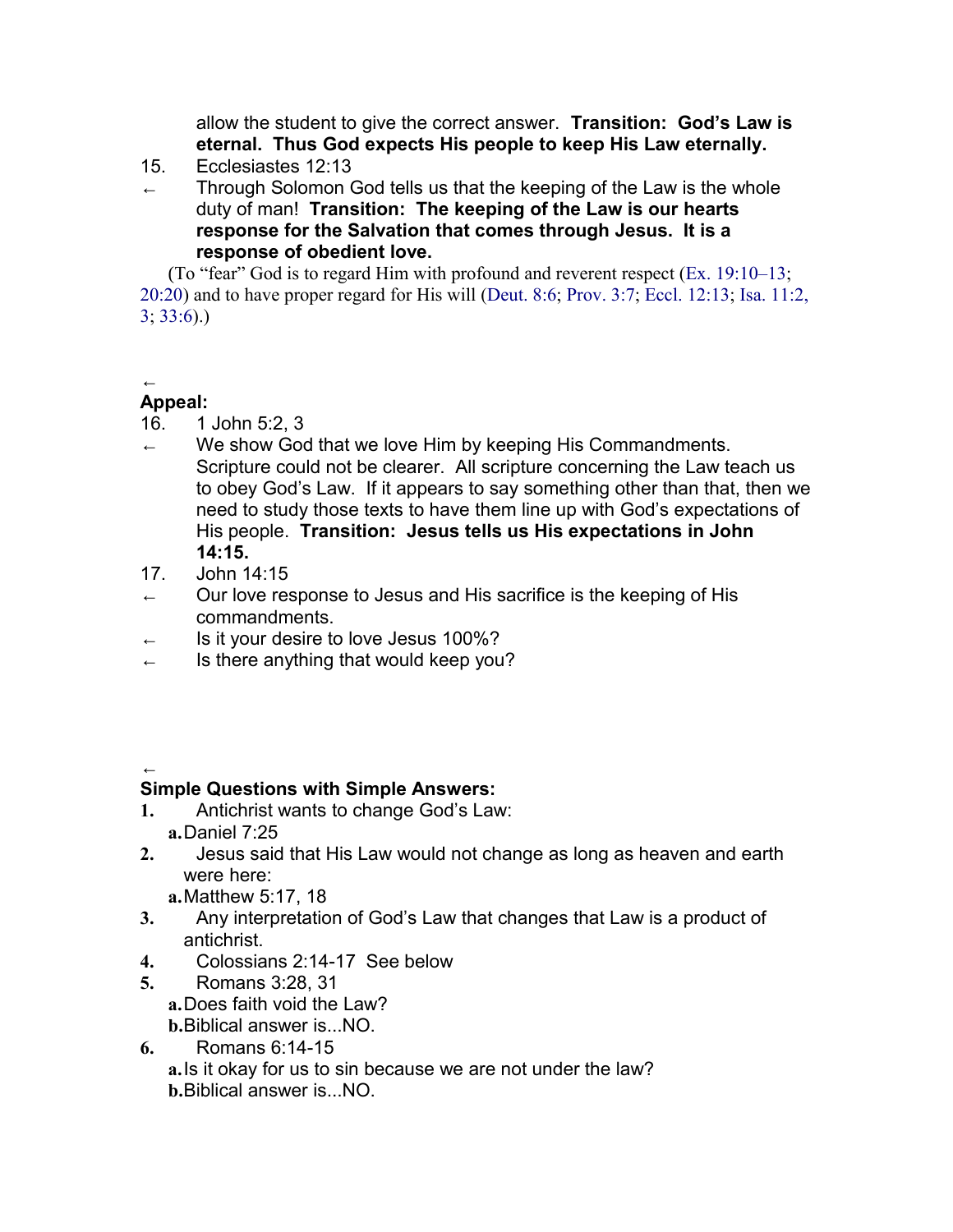- **c.**You may also see:
	- **i.** Galatians 3:10
		- **1.** Everyone of us are cursed.
			- **a.** Romans 3:23
	- **ii.** We are not under the law as a means of salvation!
	- **iii.** Galatians 4:4
		- **1.** Only those who recognize their condition as being under the curse of the Law (when they are apart from Christ) are saved by Jesus.
- **7.** Wasn't the Law nailed to the Cross?
	- **a.**Colossians 2:14-17
		- **i.** Verse 14
			- **1.** "Blotting out the handwriting of ordinances that was against us"
			- **2.** Deuteronomy 31:9, 24, 26
				- **a.** Moses writes a law.
				- **b.** This law is written in a book.
				- **c.** This book was put "**in the side of the ark of the covenant**."
				- **d.** This was there for a "**witness against thee."**
			- **3.** Exodus 31:18
				- **a.** God writes a Law with His finger.
				- **b.** This Law is written on stone.
				- **c.** Moses breaks these when he comes down from the mountain where he was communing with God.
				- **d.** Then God tells Moses to bring another set of tablets to him so that He (God) can write on those tablets.
				- **e.** Deuteronomy 10:1-5
					- **i.** Verse 2
						- **1.** This "testimony" that God gave to Moses was placed **inside** the ark of "testimony."
					- **ii.** Verse 4
						- **1.** The Lord wrote the same words on this second set of tablets.
						- **2.** The Lord handed to Moses this second set of tablets.
					- **iii.** Verse 5
						- **1.** Moses puts these **in the ark...as the LORD commanded**.
		- **ii.** Verse 16
			- **1.** "Let no man judge you therefore..."
				- **a.** What does it mean..."therefore?"
					- **i.** Because the "handwriting of ordinances" was nailed "to the cross."
			- **2.** "judge you in meat, or in drink, or in respect of an holyday (festival), or of the new moon, or of the sabbath days."
				- **a.** Does God's 10-commandment moral law mention anything about meat? drink? holydays/festival? new moon? sabbath days (note that this is plural)?